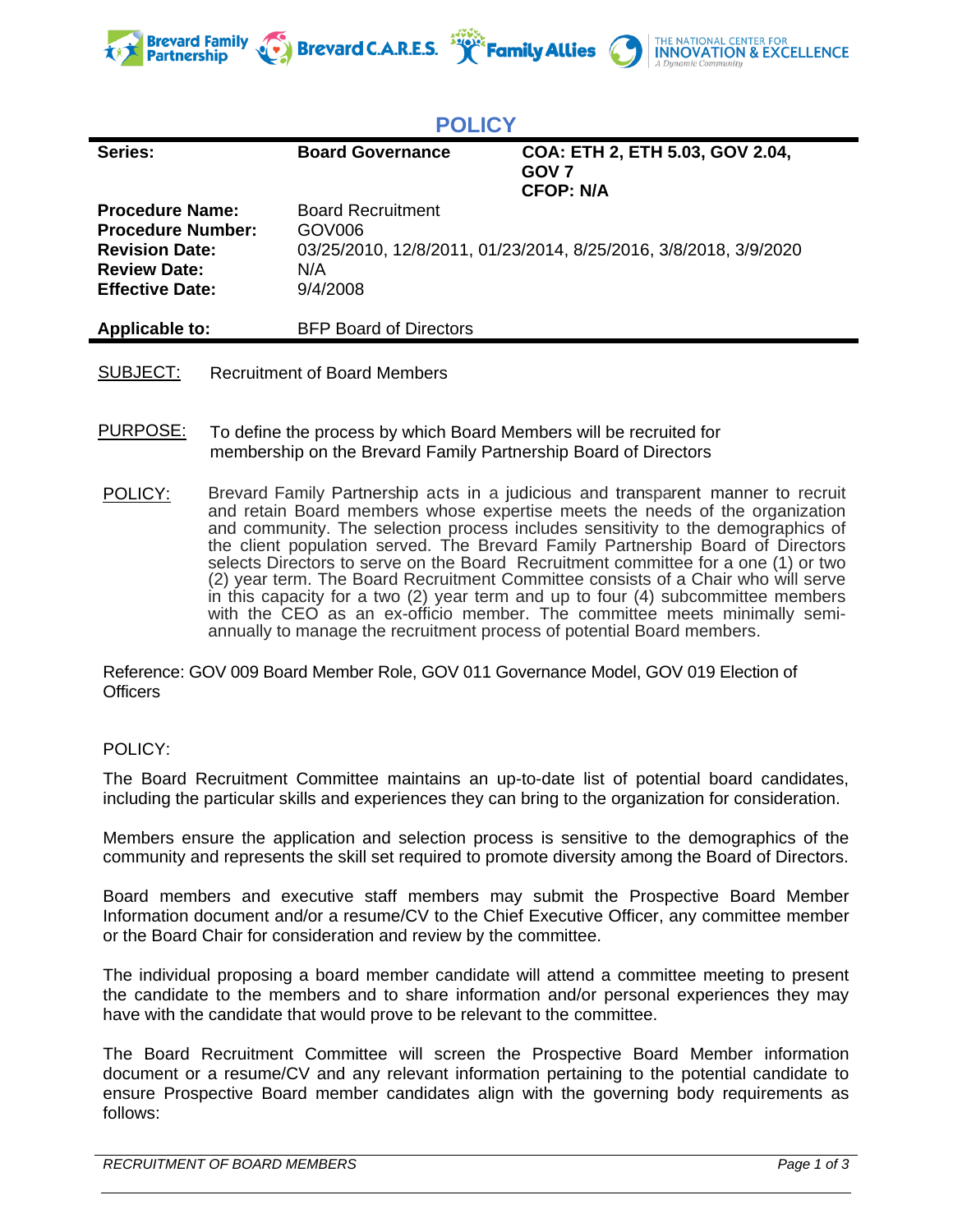a. governance expertise, including leadership ability and policy development skills

Brevard C.A.R.E.S. **Service** Family Allies

- b. relevant business experience
- c. financial expertise

**Brevard Family** 

- d. knowledge of consumer issues and trends
- e. familiarity with and access to community leaders, political representatives and other relevant local organizations
- f. public recognition and respect; and commitment and ability to fundraise or to connect the organization with potential resources.

The prioritized candidates will be requested to meet with a designee appointed by the committee for an informational meeting. The designated member will discuss the mission, vision and purpose of the organization and utilize this meeting to learn more about the candidate's interest and suitability for the Board. If a candidate is presented for consideration by a member of the committee, another member will conduct this informational meeting.

Following the informational meeting with the candidate, the committee designee will present the findings to the Board Liaison. If deemed an appropriate fit, the candidate will be requested to submit a Board Member Application.

A recommendation on final candidates selected for consideration will be brought before the full board for approval at the following board meeting.

Any potential board member is subject to the submission of fingerprints for a national and state criminal background check in addition to a local county check. This information is communicated to a candidate prior to a final submission to the full board for approval. A potential candidate may be "approved" at a board meeting pending the successful outcomes of these background checks.

New board members (those who have been elected) will be contacted by the CEO or Board Liaison, receive a welcome letter signed by the Board Chair and CEO .

New board members will be scheduled for a new board member orientation with the CEO or Board Liaison. New Board members will be oriented as follows:

- a. receive an orientation that addresses membership responsibilities and the organization's mission, history, goals, objectives, structure, methods of operation, and organization activities;
- b. introduced to key staff members; and
- c. tour the facilities and become familiar with day-to-day operations.

## Terms for Board Membership

Board members will join the board as members for an initial term of one (1), two (2) or three (3) years with the option to be elected and remain for another such term. The recommendation of the initial term is made by the Board Recruitment Committee to ensure a staggered approach to board member terms.

Initial terms are identified when a new board member joins the board and then again, at the Annual Business Meeting. When officer elections are held, other terms are either extended or new terms assigned if a member is elected to an officer position.

**INNOVATION & EXCELLENCE**